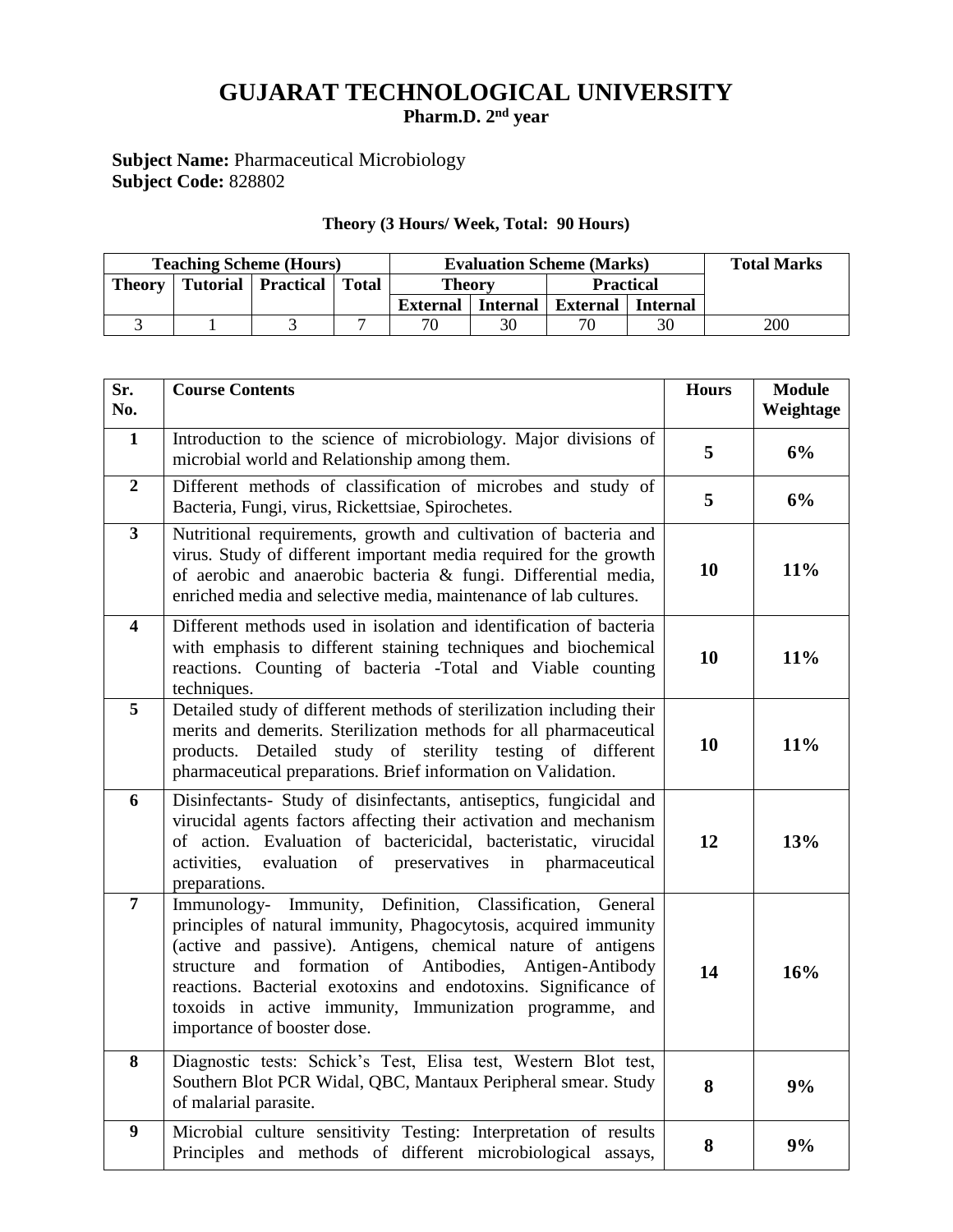|    | microbiological assay of Penicillin, Streptomycin and vitamin B <sub>2</sub><br>and B <sub>12</sub> . Standardization of vaccines and sera. |    |
|----|---------------------------------------------------------------------------------------------------------------------------------------------|----|
| 10 | Study of infectious diseases: Typhoid, Tuberculosis, Malaria,<br>Cholera, Hepatitis, Meningitis, Syphilis & Gonorrhea and HIV.              | 9% |

## **Course Materials:**

## **Text books (Theory)**

- a. Vanitha Kale and Kishor Bhusari ― Applied Microbiology ‖ Himalaya Publishing house Mumbai.
- b. Mary Louis Turgeon Immunology and Serology in Laboratory Medicines 2nd edition, 1996 Mosby- Year book inc St. Louis Missouri 63146.
- c. Harsh Mohan, ― Text book of Pathology‖ 3rd edition, 1998, B-3 Ansari road Darya ganj N. Delhi.

### **Reference books (Theory)**

- a. Prescot L.M., Jarley G.P Klein D.A —Microbiology 2nd- edition Mc Graw Hill Company Inc
- b. Rawlins E.A.‖Bentley's Text Book of Pharmaceutics‖ B ailliere Tindals 24-28 London 1988
- c. Forbisher ― Fundamentals of Microbiology‖ Philidelphia W.B. Saunders.
- d. Prescott L.M. Jarley G.P., Klein.D.A. ― Microbiology.‖2nd edition WMC Brown Publishers, Oxford. 1993
- e. War Roitt, Jonathan Brostoff, David male, Immunology 3rd edition 1996, Mosby-year book Europe Ltd, London.
- f. Pharmacopoeia of India, Govt of India, 1996.

## **Pharm.D. 2nd year Pharmaceutical Microbiology**

#### **Practical (3 Hours/ Week, Total: 90 Hours)**

| Sr.                     | <b>Experiments</b>                                                            |
|-------------------------|-------------------------------------------------------------------------------|
| No.                     |                                                                               |
|                         |                                                                               |
|                         | Study of apparatus used in experimental microbiology*.                        |
|                         |                                                                               |
| $\overline{2}$          | Sterilisation of glass ware's. Preparation of media and sterilisation.*       |
|                         |                                                                               |
|                         |                                                                               |
| 3 <sup>1</sup>          | Staining techniques - Simple staining ; Gram's staining ; Negative staining** |
|                         |                                                                               |
| $\overline{\mathbf{4}}$ | Study of motility characters*.                                                |
|                         |                                                                               |
| 5                       | Enumeration of micro-organisms (Total and Viable)*                            |
|                         |                                                                               |
|                         |                                                                               |
| 6                       | Study of the methods of isolation of pure culture.*                           |
|                         |                                                                               |
| 7 <sup>1</sup>          | Bio chemical testing for the identification of micro*-organisms.              |
|                         |                                                                               |
| 8                       | Cultural sensitivity testing for some micro-organisms.*                       |
|                         |                                                                               |
|                         |                                                                               |
| 9                       | Sterility testing for powders and liquids.*                                   |
|                         |                                                                               |
| 10                      | Determination of minimum inhibitory concentration.*                           |
|                         |                                                                               |